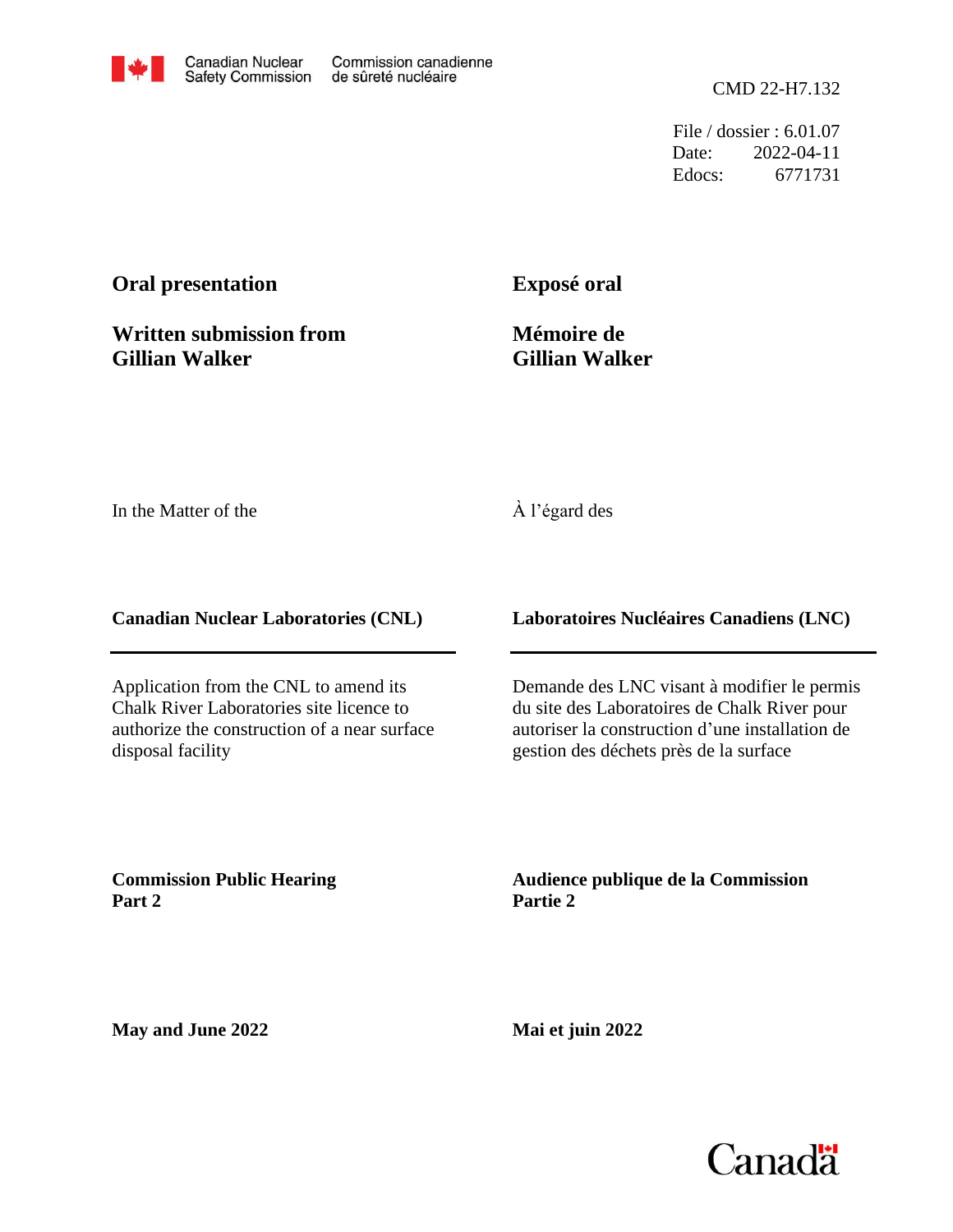### Canadian Nuclear Laboratories' Application to Amend Chalk River Site Licence for Construction of a Near Surface Disposal Facility

Submitted by: Gillian Walker

April 11, 2022

#### Summary

The Canadian Nuclear Laboratories' proposed construction of a near surface disposal facility (NSDF) at Chalk River Laboratories raises serious environmental concerns.

The CNSC is required to contemplate other physical activities associated with the NSDF Project and their environmental effects pursuant to section 19(1)(a) of CEAA 2012. The current application and Environmental Assessment (EA) before the Canadian Nuclear Safety Commission (CNSC):

a) fail to consider waste consolidation from other CNL sites, including management, storage, and disposal of consolidated waste;

b) fail to consider cumulative environmental effects that are likely to result from the designated project in combination with other physical activities that have been or will be carried out;

c) fail to consider activities and operations relating to the decommissioning at other CNL-operated sites and management of the resulting off-site waste at CRL; and

d) fail to consider the management of waste generated during the operation and closure phases of the NSDF Project, including decommissioning of support facilities, the Wastewater Treatment Plan (WWTP) and Equalization Tanks.

The CNSC staff's failure to contemplate waste consolidation and management activities in conducting the EA renders its conclusions and recommendations incomplete. A licensing decision delivered by the CNSC that does not account for these central omissions would be unreasonable. The Commission would likely not be able to justify failing to examine these factual considerations in its own decision on the likelihood of significant adverse environmental effects caused by the NSDF.

# A. The CNSC is required to consider the NSDF Project's waste consolidation activities pursuant to section 19(1)(a) of CEAA 2012.

1. The CNSC's Environmental Assessment (EA) Report of the NSDF Project fails to give adequate consideration to the consolidation of radioactive waste from multiple Canadian Nuclear Laboratories-operated sites at Chalk River Laboratories (CRL) for (a) indeterminate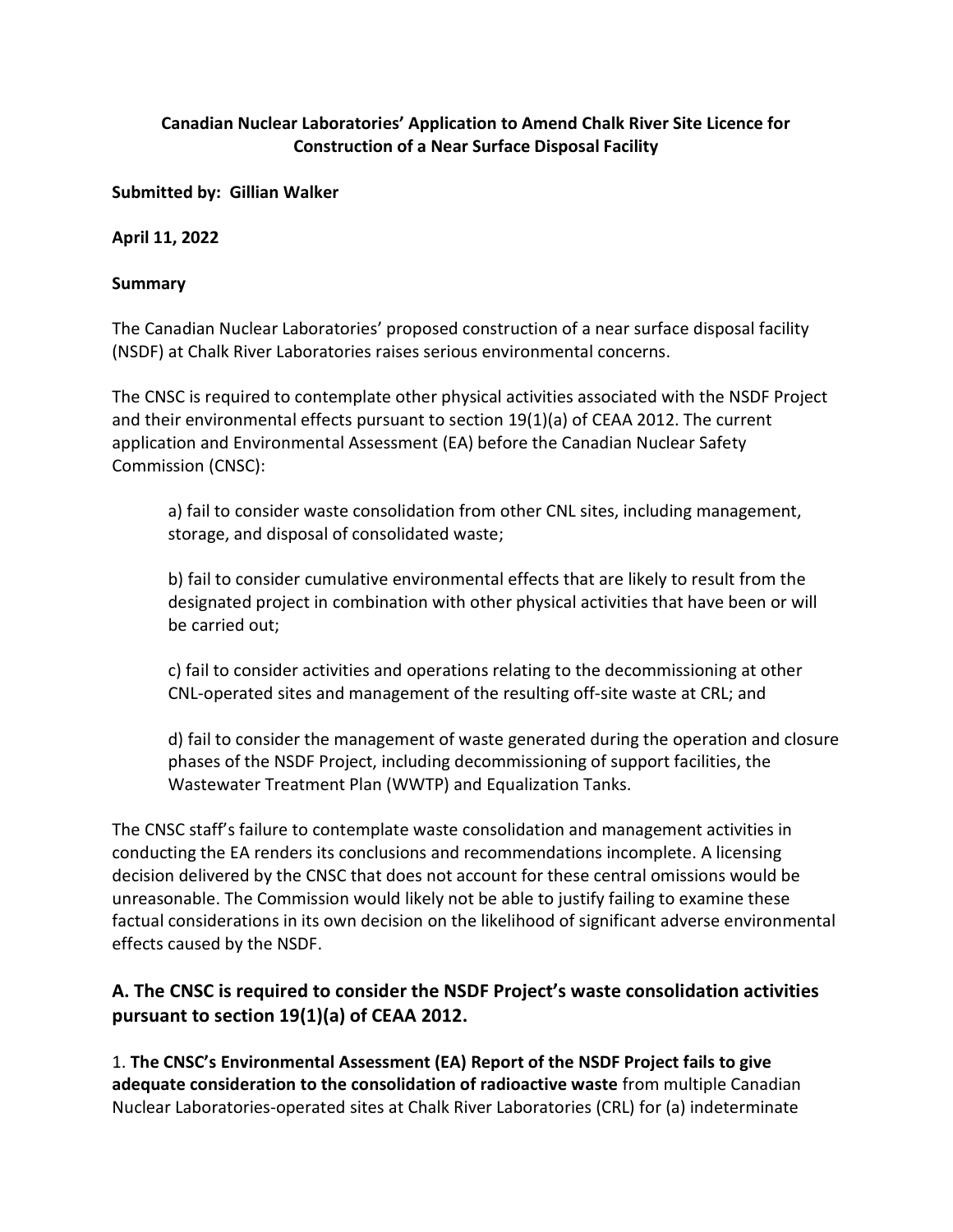storage of intermediate-level radioactive waste (ILW) and high-level waste (HLW); and (b) disposal of low-level waste (LLW) in the NSDF mound.

2. Canadian Nuclear Laboratories (CNL) proposes the construction, operation, and eventual decommissioning of the NSDF for the disposal of solid, low-level radioactive waste at the CRL site in Renfrew County. The EA Report states that the purpose of the NSDF Project (the Project) is to "provide the permanent disposal of current and future low-level radioactive waste at the CRL site, as well as a small percentage of waste volume from off-site locations," [emphasis added].

3. While the "small percentage" of waste volume from off-site locations is undefined in the EA Report, the project's purposes and proposed activities suggest that the waste planned for consolidation from other CNL sites and disposal at the NSDF will be more than minimal. The NSDF Safety Case (p. 22) states that 5% of the LLW would come from other CNL-operated sites such as the Whiteshell Laboratories (WL) in Manitoba, and another 5% from "other Canadian sources." These "other Canadian sources" include "Canadian off-site organizations such as isotope users, isotope manufactures, hospitals, government agencies, industrial plants and commercial radioactive waste brokerage firms" (Safety Case, p. 28). The EA's omission of details regarding the classification, characterization, verification, acceptance of and activities related to off-site waste to be consolidated from CNL-operated sites and other sources fails to meet the requirements of an EA pursuant to section 19(1)(a) of CEAA 2012. The CNSC must consider and address this failure in the conduct and conclusions of the EA and related environmental protection impacts.

## 4. The EA should have addressed management, storage, and disposal of consolidated waste. The CNSC is required to contemplate other physical activities associated with the NSDF Project and their environmental effects pursuant to section 19(1)(a) of CEAA 2012. The CNSC's "Decision on the Scope of Environmental Assessments for Three Proposed Projects at Existing Canadian Nuclear Laboratories' Facilities" (2017), does not include the decommissioning of offsite CNL-operated facilities and consolidation of off-site wastes at CRL (para 23). CNSC defined the scope of the Project as a disposal facility at which approximately 1 million  $m^3$  of radioactive waste will be emplaced in an engineered cellular mound built at near-surface level. The Project scope also referenced a wastewater treatment plant and supporting infrastructure. However, both the scoping decision and the EA acknowledge that the CNSC is required to consider the factors enumerated under section 19(1) of CEAA 2012.

## 5. Section 19(1)(a) of CEAA 2012 requires Environmental Assessments to take into account:

(a) "…any cumulative environmental effects that are likely to result from the designated project in combination with other physical activities that have been or will be carried out."

CNL's plans and the Project's purpose of decommissioning multiple facilities and consolidating off-site radioactive waste for storage and disposal at CRL are physical activities that will be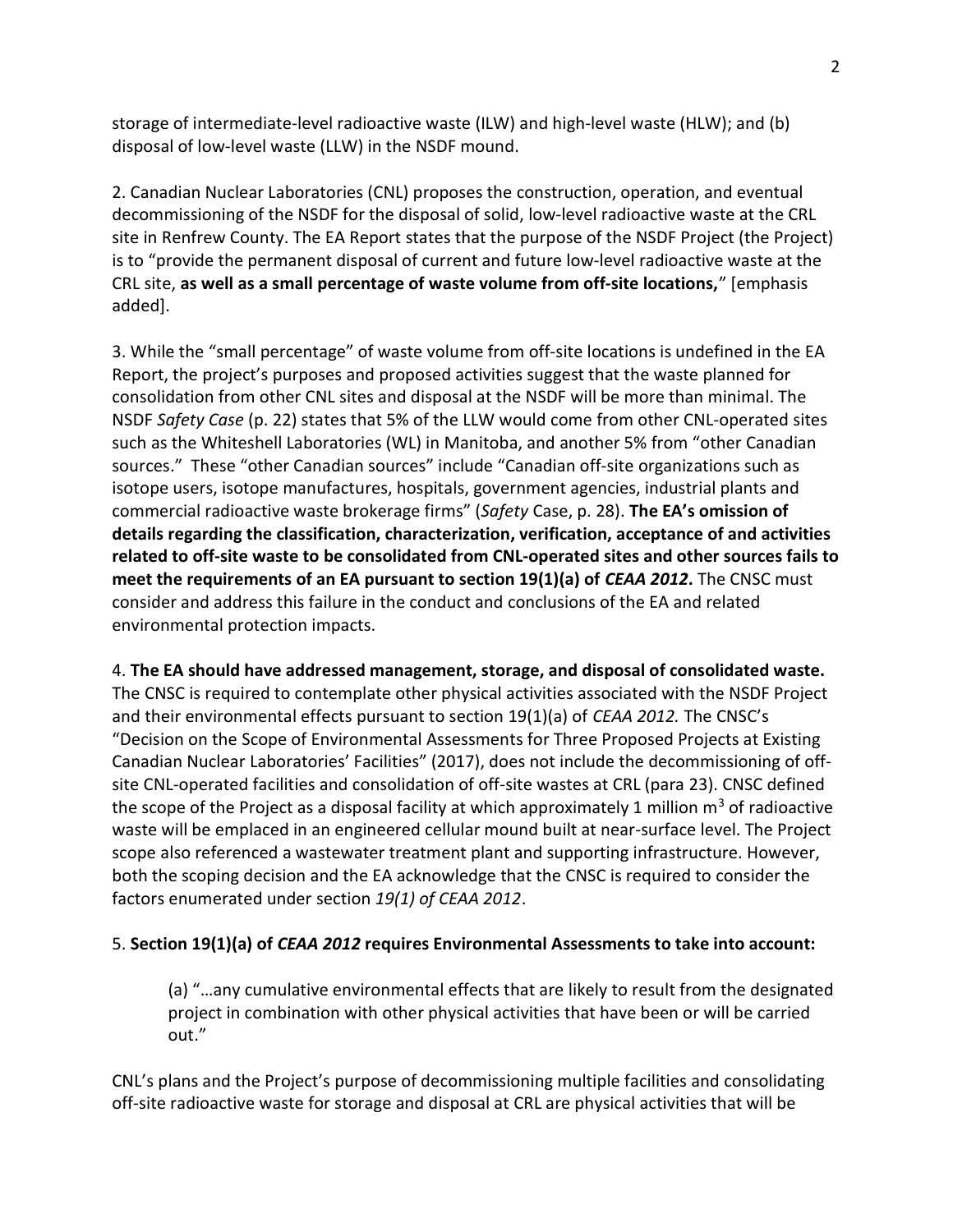carried out within the designated NSDF Project. The CNSC's failure to consider these activities and their environmental effects, as demonstrated in the following submissions, violates their obligation pursuant to section 19(1)(a) and is unreasonable.

6. The Project's construction and waste disposal operations will be completed in a twophased approach. Upon completion of both Phases, the mound will consist of 10 waste disposal cells holding up to 1,000,000 cubic  $m^3$  of low-level radioactive waste. Phase 1, which is planned for completion within three years of CNSC's licensing approval, will complete the construction of the first 6 Engineered Containment Mound (ECM) cells and disposal of up to 525,000  $\text{m}^3$  to accommodate waste currently in storage and generated within the next 25 years. Phase 1 waste disposal activities are anticipated to "enable decommissioning and environmental remediation activities at CRL and other CNL sites." The construction of the remaining 4 ECM cells during Phase 2 will accommodate an additional 475,000 m<sup>3</sup> capacity and will continue to accommodate the waste generated from future activities at the CRL site and other CNL facilities.

7. Consolidation of wastes from other CNL sites for disposal in the NSDF is a project activity planned for both phases. Decommissioning and environmental remediation operations during Phase 1 will likely generate significant amounts of waste from other CNL sites. Waste from future activity at these sites will also be disposed of at CRL. The decommissioning and environmental remediation of several CNL sites is a central component of the overall NSDF project. The only proposed solution for the disposal of waste generated from these activities is the NSDF mound. Thus, the volume of waste that will be consolidated at the NSDF (mound) originating from other CNL-operated facilities will likely be significant.

8. Moreover, the EA Report identifies that both phases of the NSDF's waste disposal operations will accommodate "a small percentage from Canadian hospitals and universities." The characterization of this "small percentage" of commercial wastes in the Safety Case also includes "isotope users, isotope manufactures, industrial plants and commercial radioactive waste brokerage firms" and further suggests that the volume of the latter will be more than minimal.

9. CNL's Integrated Waste Strategy (IWS) outlines CNL's strategy for the management of waste across CNL-operated facilities and its program for the decommissioning of these facilities. Construction of the NSDF at CRL for the disposal of CNL-managed LLW is one of seven enumerated components of the CNL's IWS. ILW and HLW are also destined for the CRL site for storage until final options and plans for final disposal become available.

10. The IWS details seven CNL-operated sites requiring management of waste as of October 2018. Decommissioning is underway or planned for the near future at CRL, Whiteshell Laboratories (WL), Douglas Point (DP) and Gentilly-1 (G-1). CNL's baseline strategy for solid LLW generated from these decommissioning activities is to "segregate where practical, process as required, and place in [interim] storage until the proposed NSDF becomes available." In addition to the LLW from these three CNL-operated sites intended for disposal in the NSDF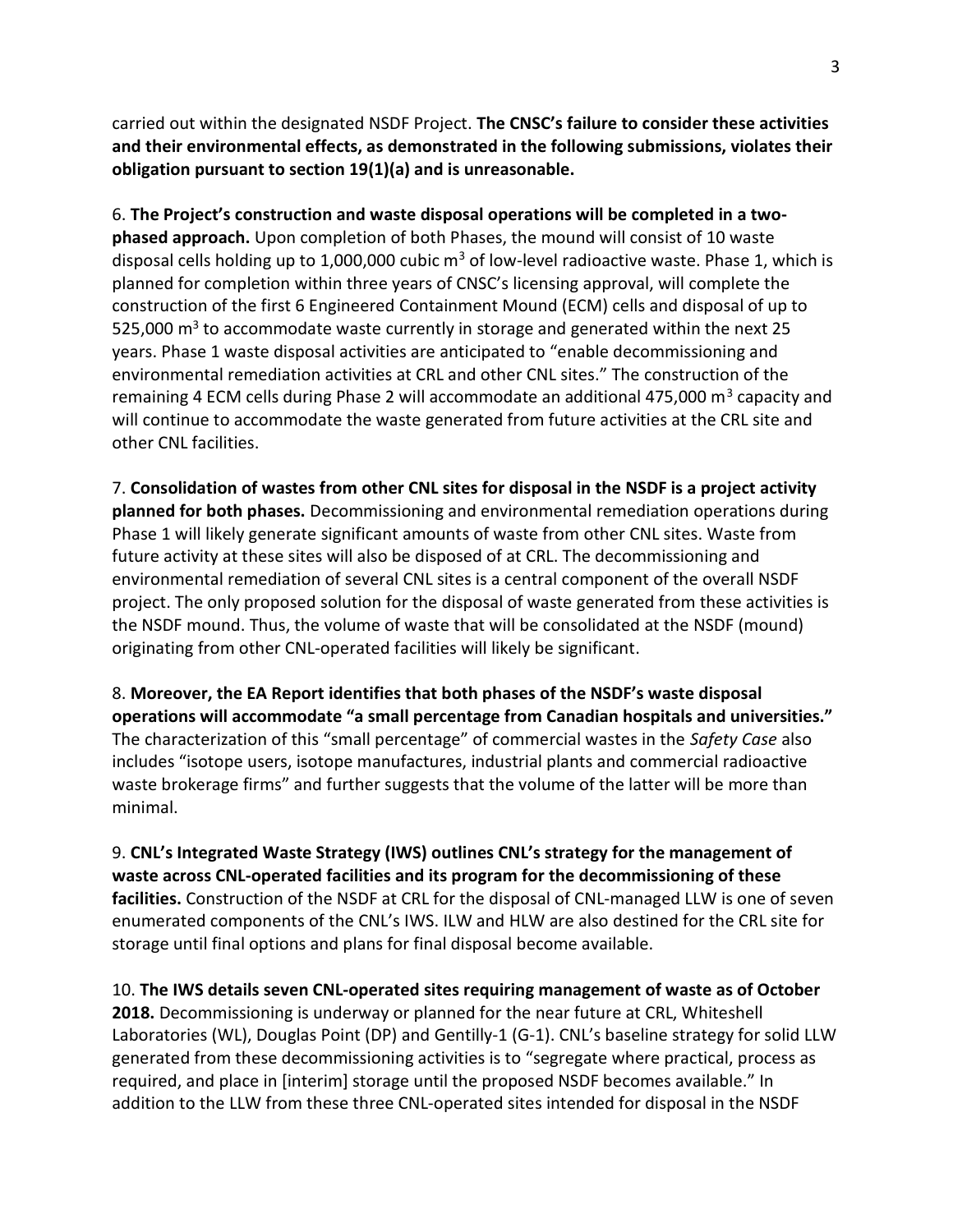mound, ILW and HLW will be consolidated at CRL until an appropriate disposal facility is proposed and becomes available.

11. Despite these confirmed plans for consolidation of LLW, ILW, and HLW from WL, DP, and G-1 for processing and storage at CRL, and the disposal of LLW from these sites in the NSDF mound, the EA does not consider any activities and operations relating to the decommissioning at other CNL-operated sites and management of the resulting off-site waste at CRL. Under the Purpose of the Project (section 4.1), the EA Report briefly refers to "a small percentage of waste volume from off-site locations" that will be permanently disposed of under the NSDF Project. However, decommissioning of other CNL-operated sites and subsequent consolidation and disposal of resulting LLW is not mentioned under the Project Components (section 3.2) and Project Activities (section 3.3) sections of the EA Report.

12. Moreover, the EA fails to consider the management of waste generated during the closure phase of the NSDF Project, which includes decommissioning of support facilities, the Wastewater Treatment Plan (WWTP) and Equalization Tanks. Section 3.2 of the EA Report outlines the five main NSDF Project Components, one of which is the Management of Generated Waste. Under this component, the Report states that all wastes arising from the "construction, operation, and closure phases of the NSDF Project will be managed according to CNL's Waste Management Program." However, the description of Project Activities under each of these phases at Section 3.3 excludes any mention of how wastes generated by the NSDF support facilities during the operation closure phases will be managed. In particular, the NSDF Wastewater Treatment Plan (WWTP) and Equalization Tanks will generate significant amounts of radioactive waste, both during operations (e.g., ion exchange resins) and decommissioning. According to the Safety Case (p. 481), "Decommissioning of the WWTP and Equalization Tanks will be performed after the ECM LCS [Engineered Containment Mound Leachate Collection System] is decommissioned." This means that decommissioning waste from the NSDF project cannot be placed in the NSDF mound itself. The EA Report omits any consideration of the management of wastes generated by NSDF support facilities during the operations and closure phases of the NSDF project.

## B. The Commission's decision must contemplate the EA's omission of waste consolidation activities.

13. The CNSC staff's failure to contemplate waste consolidation and management activities in conducting the EA renders its conclusions and recommendations incomplete. The technical analyses of Predicted Changes to the Environment (EA Section 6.0) and Predicted Effects on Valued Components (EA Section 7.0) are based on the NSDF Project Activities identified in Section 3.3. As stated above, activities related to waste management from (a) the decommissioning of other CNL-operated sites and (b) the decommissioning of NSDF support facilities such as the Wastewater Treatment Plant are not accounted for under the NSDF Project Activities. Consequently, in considering the EA Report's recommendations, a licensing